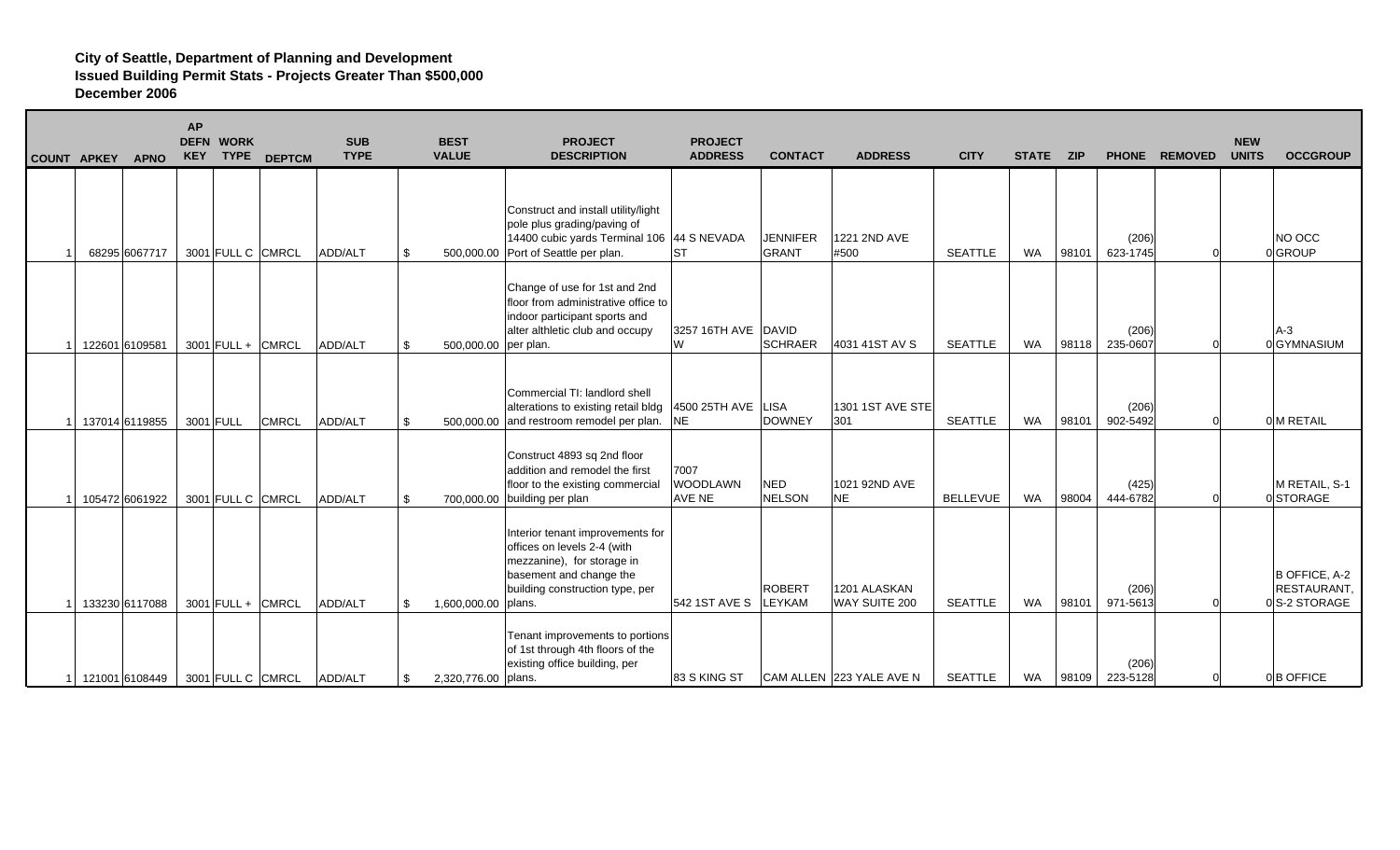|  | COUNT APKEY | <b>APNO</b>                     | <b>AP</b> | <b>DEFN WORK</b> | <b>KEY TYPE DEPTCM</b> | <b>SUB</b><br><b>TYPE</b> |     | <b>BEST</b><br><b>VALUE</b> | <b>PROJECT</b><br><b>DESCRIPTION</b>                                                                                                                                                                                                       | <b>PROJECT</b><br><b>ADDRESS</b>                | <b>CONTACT</b>                 | <b>ADDRESS</b>                         | <b>CITY</b>    | STATE ZIP |       |                   | PHONE REMOVED | <b>NEW</b><br><b>UNITS</b> | <b>OCCGROUP</b>                                                 |
|--|-------------|---------------------------------|-----------|------------------|------------------------|---------------------------|-----|-----------------------------|--------------------------------------------------------------------------------------------------------------------------------------------------------------------------------------------------------------------------------------------|-------------------------------------------------|--------------------------------|----------------------------------------|----------------|-----------|-------|-------------------|---------------|----------------------------|-----------------------------------------------------------------|
|  |             | 67482 6066960                   |           |                  | 3001 FULL C CMRCL      | ADD/ALT                   | \$  | 4,098,230.00                | Substantial alteration includes<br>interior alterations, underground<br>corridor, additions including new<br>terrace area per plans                                                                                                        | 8333 55TH AVE<br><b>NE</b>                      | <b>BOB KOCH</b>                | 1011 SW<br><b>KLICKITAT WAY</b><br>102 | <b>SEATTLE</b> | <b>WA</b> | 98134 | (206)<br>623-6832 |               |                            | A-3 OTHER, B<br>OTHER, S-1<br>OTHER, M<br>RETAIL, A-2<br>0OTHER |
|  |             | 126520 6112315                  |           | 3001 FULL C INST |                        | ADD/ALT                   | \$  | 537,930.00   included)      | alteration to minus one level MRI<br>research lab(PTS bldg. ID 181).<br>Remove 500 sq.ft. of loading<br>dock floor above to remove<br>exist. MRI and install new MRI<br>and const. new floor, in exist.<br>research bldg., per plans (mech | 1959 NE<br><b>PACIFIC ST</b>                    | <b>CHRIS</b><br><b>AMONSON</b> | 21911 76TH AVE<br><b>W STE 210</b>     | <b>EDMONDS</b> | WA        | 98026 | (425)<br>778-1530 |               |                            | <b>B CLINIC</b><br>0 OUTPAT                                     |
|  |             | 89976 6086271                   |           | 3001 FULL C INST |                        | ADD/ALT                   | \$. |                             | Renovate existing Seward Park<br>827,000.00 landmark building, per plans                                                                                                                                                                   | 5900 LAKE<br><b>WASHINGTON</b><br><b>BLVD S</b> | <b>LYNN</b><br><b>MCBRIDE</b>  | 1201 ALASKA<br>WAY #200                | <b>SEATTLE</b> | <b>WA</b> | 98101 | (206)<br>623-3344 |               |                            | E CLASSROOM<br>0B OFFICE                                        |
|  |             | 141248 6122971                  |           | 3001 FIELD MF    |                        | ADD/ALT                   | \$. | 1,292,893.00                | Minor interior repair work and<br>improvements to existing<br>apartment units per plan subject<br>to field inspection (OK per Rick<br>Lupton)                                                                                              | 420<br><b>BLANCHARD ST MARTIN</b>               | <b>ROB</b>                     | 550 KIRKLAND<br>WAY, SUITE 405         | KIRKLAND       | WA        | 98033 | (425)<br>285-0500 |               |                            |                                                                 |
|  |             | <b>10 COMMERCIAL ALTERATION</b> |           |                  |                        |                           | \$. | 12,876,829.00               |                                                                                                                                                                                                                                            |                                                 |                                |                                        |                |           |       |                   | $\Omega$      | $\mathbf{0}$               |                                                                 |
|  |             | 133021 6116931                  |           |                  | 3003 FULL C CMRCL      | CHILD                     | \$. | 2,928,900.00                | <b>Blanket Permit for SAFECO -</b><br>1ST FLOOR.                                                                                                                                                                                           | 1101 2ND AVE                                    | <b>JOHN</b>                    | 701 5TH AVE<br>STORMONT SUITE 4000     | <b>SEATTLE</b> | <b>WA</b> | 98126 | (206)<br>654-2116 |               |                            | 0B OFFICE                                                       |
|  |             | 135979 6119055                  |           |                  | 3003 FULL C CMRCL      | CHILD                     | \$  | 5,343,780.00   INSURANCE    | Blanket Permit for interior non-<br>structural alterations for the 28th<br>31st floors. SAFECO                                                                                                                                             | 1001 4TH AVE                                    | <b>BRIAN</b><br><b>IVERSON</b> | 1524 5TH AVE<br>SUITE 300              | SEATTLE        | WA        | 98101 | (206)<br>654-2128 |               |                            | 0B OFFICE                                                       |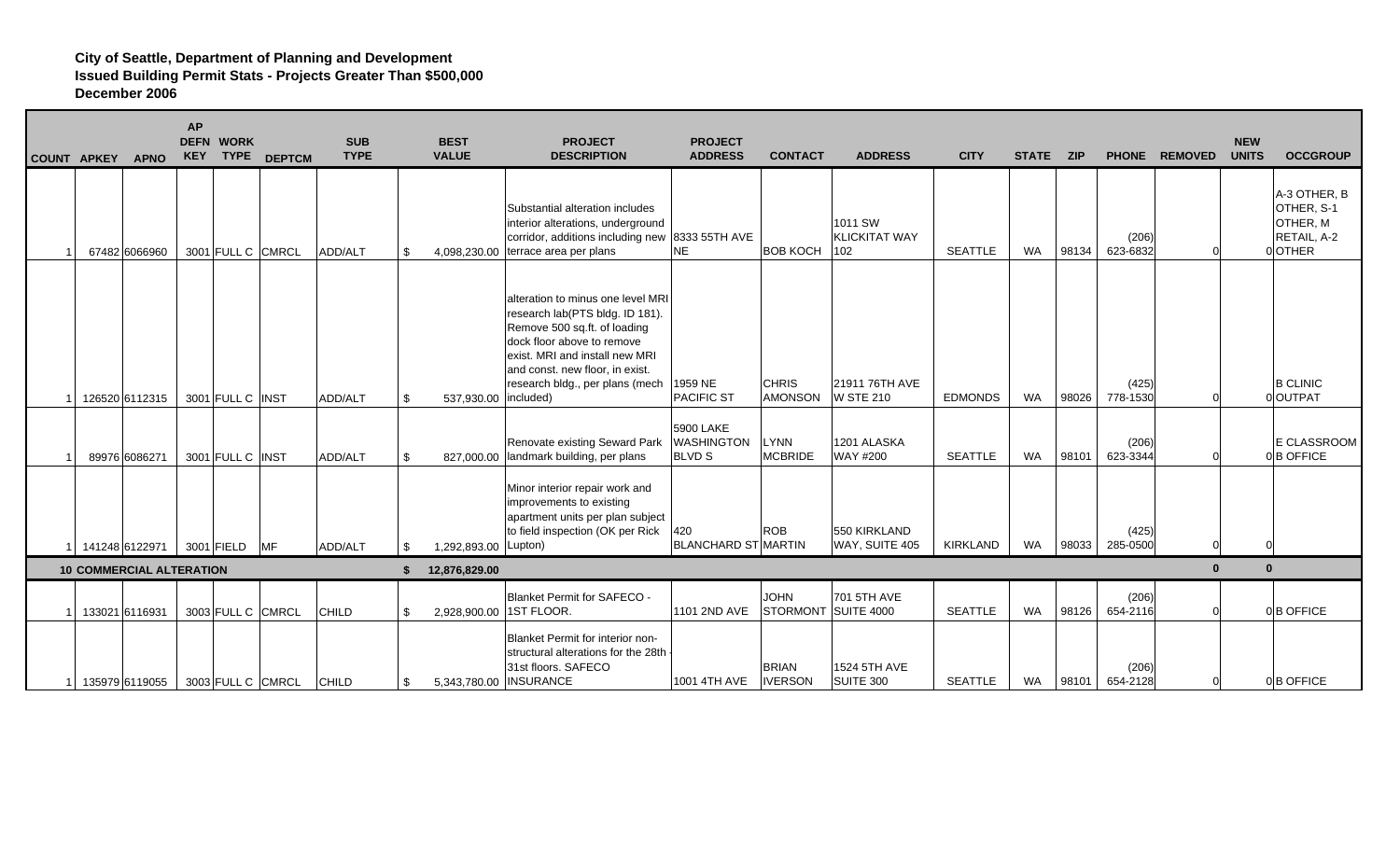| <b>COUNT APKEY</b>  | <b>APNO</b>                      | <b>AP</b> | <b>DEFN WORK</b>  | <b>KEY TYPE DEPTCM</b> | <b>SUB</b><br><b>TYPE</b> | <b>BEST</b><br><b>VALUE</b>   | <b>PROJECT</b><br><b>DESCRIPTION</b>                                                                                                                                                                                                                                                                                                        | <b>PROJECT</b><br><b>ADDRESS</b> | <b>CONTACT</b>                 | <b>ADDRESS</b>                           | <b>CITY</b>    | STATE ZIP |       |                   | PHONE REMOVED | <b>NEW</b><br><b>UNITS</b> | <b>OCCGROUP</b> |
|---------------------|----------------------------------|-----------|-------------------|------------------------|---------------------------|-------------------------------|---------------------------------------------------------------------------------------------------------------------------------------------------------------------------------------------------------------------------------------------------------------------------------------------------------------------------------------------|----------------------------------|--------------------------------|------------------------------------------|----------------|-----------|-------|-------------------|---------------|----------------------------|-----------------|
|                     | 134082 6117675 3003 FULL C CMRCL |           |                   |                        | <b>CHILD</b>              | \$<br>11,721,330.00 INSURANCE | <b>Blanket Permit for interior non-</b><br>structural alterations to the 9th -<br>17th floors. SAFECO                                                                                                                                                                                                                                       | 1001 4TH AVE                     | <b>BRIAN</b><br><b>IVERSON</b> | 1524 5TH AVE<br>SUITE 300                | <b>SEATTLE</b> | WA        | 98101 | (206)<br>654-2128 |               |                            | 0B OFFICE       |
|                     | <b>3 COMMERCIAL BLANKET TI</b>   |           |                   |                        |                           | 19,994,010.00                 |                                                                                                                                                                                                                                                                                                                                             |                                  |                                |                                          |                |           |       |                   | $\mathbf{0}$  | $\mathbf{0}$               |                 |
|                     | 120604 6108174                   |           |                   | 1004 FULL C CMRCL      | MECHANICAL   \$           |                               | Installation of Hvac system to an<br>existing 10-story hotel building.<br>Scope of work includes corridor<br>ventilation, common area<br>ventilation, elevator<br>pressurization & stairway<br>866,535.00 pressurization.                                                                                                                   | 700 3RD AVE                      | <b>BRANDON</b><br><b>MAGEE</b> | 9630 153RD AVE<br><b>NE</b>              | <b>REDMOND</b> | <b>WA</b> | 98073 | (425)<br>602-4372 |               | $\Omega$                   |                 |
|                     | 135189 6118491                   |           | 1004 FULL C CMRCL |                        | MECHANICAL   \$           |                               | FI 9, 10, 12, 14, 16,-(1)Code<br>compliant WSHP for server<br>rm,(1) fractional HP exhaust for<br>server, (25) series fan-powered<br>VAV boxes w/ duct & diffuser.FI<br>11,13,15,17 code<br>compliant(1)WSHP for server<br>rm.(1) fractional HP exhaust for<br>server.(26) series fan-powered<br>1,132,500.00 VAV boxes w/ duct & diffuser. | 1001 4TH AVE                     | DANI<br><b>MEYERS</b>          | 1221 2ND AV N                            | <b>KENT</b>    | <b>WA</b> | 98032 | (206)<br>575-9700 |               | $\Omega$                   |                 |
|                     | 117972 6106351                   |           | 1004 FULL C INST  |                        | MECHANICAL   \$           | 716,315.00 CENTER             | <b>HVAC UPGRADS FOR</b><br>LIBRARY AND COLLEGE                                                                                                                                                                                                                                                                                              | 9600 COLLEGE<br>WAY N            |                                | 401 2ND AV<br>JEFF COLES SOUTH SUITE 201 | SEATTLE        | WA        | 98104 | (206)<br>625-7476 |               |                            |                 |
| <b>3 MECHANICAL</b> |                                  |           |                   |                        |                           | 2,715,350.00                  |                                                                                                                                                                                                                                                                                                                                             |                                  |                                |                                          |                |           |       |                   | $\mathbf{0}$  | $\mathbf{0}$               |                 |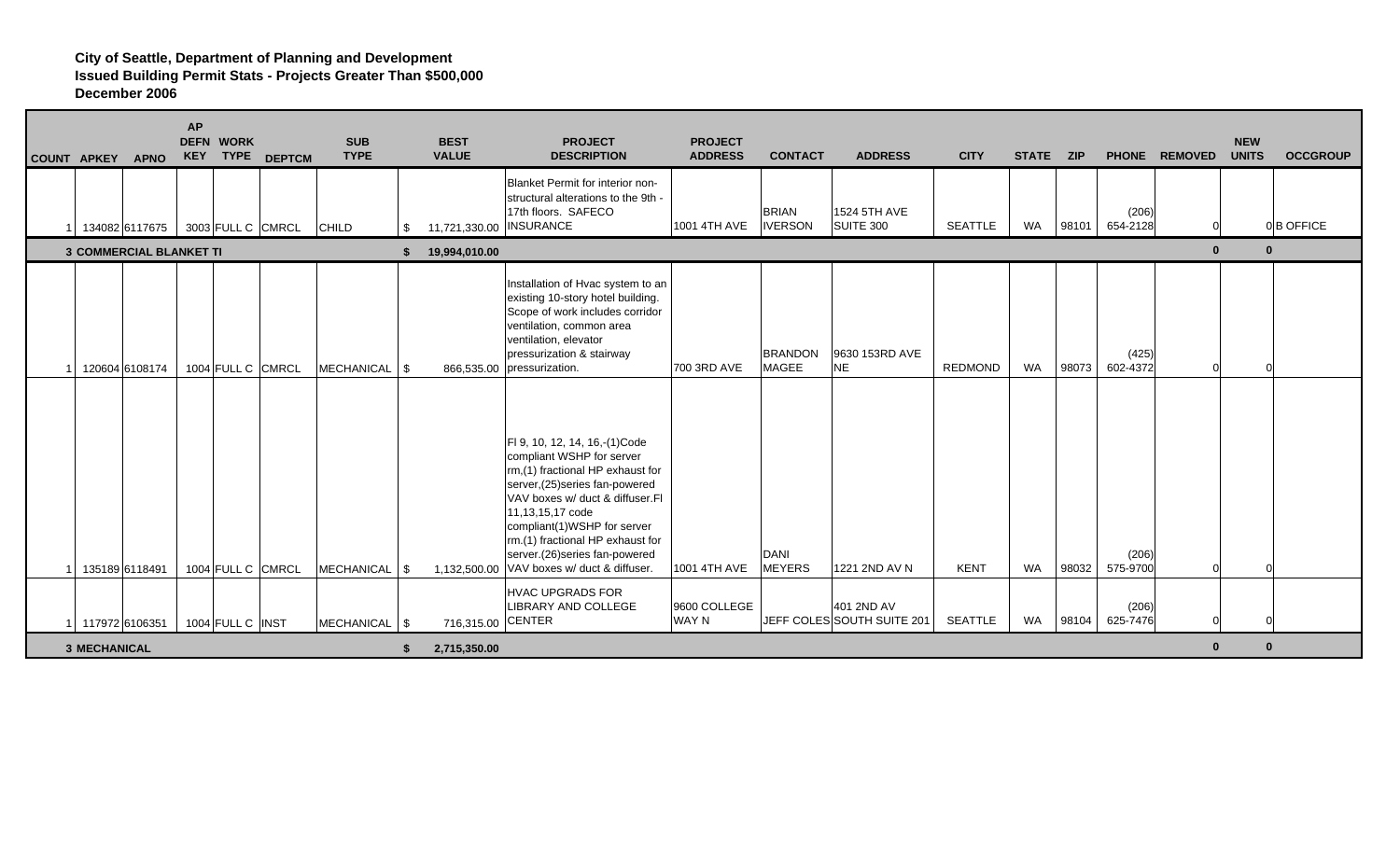| COUNT APKEY | <b>APNO</b>             | <b>AP</b> | <b>DEFN WORK</b><br>KEY TYPE | <b>DEPTCM</b>     | <b>SUB</b><br><b>TYPE</b> |     | <b>BEST</b><br><b>VALUE</b> | <b>PROJECT</b><br><b>DESCRIPTION</b>                                                                                                                                                                                                   | <b>PROJECT</b><br><b>ADDRESS</b>             | <b>CONTACT</b>                   | <b>ADDRESS</b>                    | <b>CITY</b>      | <b>STATE</b> | <b>ZIP</b> |                   | PHONE REMOVED | <b>NEW</b><br><b>UNITS</b> | <b>OCCGROUP</b>                                              |
|-------------|-------------------------|-----------|------------------------------|-------------------|---------------------------|-----|-----------------------------|----------------------------------------------------------------------------------------------------------------------------------------------------------------------------------------------------------------------------------------|----------------------------------------------|----------------------------------|-----------------------------------|------------------|--------------|------------|-------------------|---------------|----------------------------|--------------------------------------------------------------|
|             | 111439 6101530          |           | 3001 FULL C CMRCL            |                   | <b>NEW</b>                | \$. |                             | Construct new commercial<br>building (Bldg#2) for Northgate<br>"Stanford's Restaurant" and<br>occupy per plans (Mechanical<br>911,395.00 work included in this permit).                                                                | 301 NE<br>NORTHGATE<br><b>WAY</b>            | <b>JEFF</b><br><b>HAMMOND</b>    | 1630 SW<br>MORRISON,<br>SUITE 210 | <b>PORTLAND</b>  | <b>OR</b>    | 97205      | (503)<br>226-3617 |               |                            | $A-2$<br>0 RESTAURANT                                        |
|             | 88016 6084977           |           |                              | 3001 FULL C CMRCL | <b>NEW</b>                | \$. | 1,300,600.00 plan.          | Construct new building with 9<br>dwelling units, 1 live/work unit<br>and parking and occupy, all per                                                                                                                                   | 6006 SEAVIEW<br><b>AVE NW</b>                | RANDALL<br><b>ALBERDA</b>        | 2401 ELLIOTT AVE<br>SUITE 100     | <b>SEATTLE</b>   | <b>WA</b>    | 98121      | (206)<br>587-3797 |               |                            | R-2 OTHER, S-2<br><b>PARKING</b><br>ENCL, R-2<br>9 APARTMENT |
|             | 86417 6083871           |           | 3001 FULL C CMRCL            |                   | <b>NEW</b>                | \$  |                             | New vocational education<br>building (c-1), mechanical<br>1.790.624.00 $ $ included - occupy per plans                                                                                                                                 | <b>6770 EAST</b><br>MARGINAL WAY KIETH<br>ls | SCHREIBER ST #200                | 1221 EAST PIKE                    | <b>SEATTLE</b>   | <b>WA</b>    | 98122      | (206)<br>682-8300 |               |                            | 0B CLASSROOM                                                 |
|             | 85894 6083529           |           |                              | 3001 FULL C CMRCL | <b>NEW</b>                | £.  | 2,300,000.00 per plan.      | Install new steel water tank (2<br>million gallon, 77' high, 75'<br>diameter), and underground<br>pump station and site work, all                                                                                                      | <b>110 LEE ST</b>                            | <b>WILLIAM</b><br><b>HEUBACH</b> | P O BOX 34018,<br>#4900           | <b>SEATTLE</b>   | <b>WA</b>    | 98124      | (206)<br>386-1389 |               |                            | 0U TANK                                                      |
|             | <b>4 COMMERCIAL NEW</b> |           |                              |                   |                           | \$. | 6,302,619.00                |                                                                                                                                                                                                                                        |                                              |                                  |                                   |                  |              |            |                   | $\bf{0}$      | $\mathbf{q}$               |                                                              |
|             | 97869 6091712           |           | 3001 FULL C MF               |                   | <b>NEW</b>                | \$. |                             | Establish use as a multifamily<br>structure, construct 8 units, (2) 4-<br>plex apartment buildings with<br>attached garages (review and<br>processing for two A/P's under<br>6091712) and per MUP<br>536,220.00 3004719, all per plan. | 3421 MERIDIAN SEAN<br><b>AVE N</b>           | <b>HANEY</b>                     | 19237 AURORA<br><b>AVENUE N</b>   | <b>SHORELINE</b> | WA           | 98133      | (206)<br>730-9119 |               |                            | $R-3$<br>4 TOWNHOUSE                                         |
|             | 111613 6100049          |           | 3001 FULL C MF               |                   | <b>NEW</b>                | \$  |                             | Establish use as townhouses<br>and construct new 3-story 4-unit<br>townhouse structure w/ open-air<br>542,637.00 parking per plan.                                                                                                     | 112 25TH AVE S FOSTER                        | <b>DAVID</b>                     | 3445 CALIFORNIA<br>AV SW STE A    | <b>SEATTLE</b>   | WA           | 98116      | (206)<br>726-9558 | $\Omega$      |                            | $R-3$<br>4 TOWNHOUSE                                         |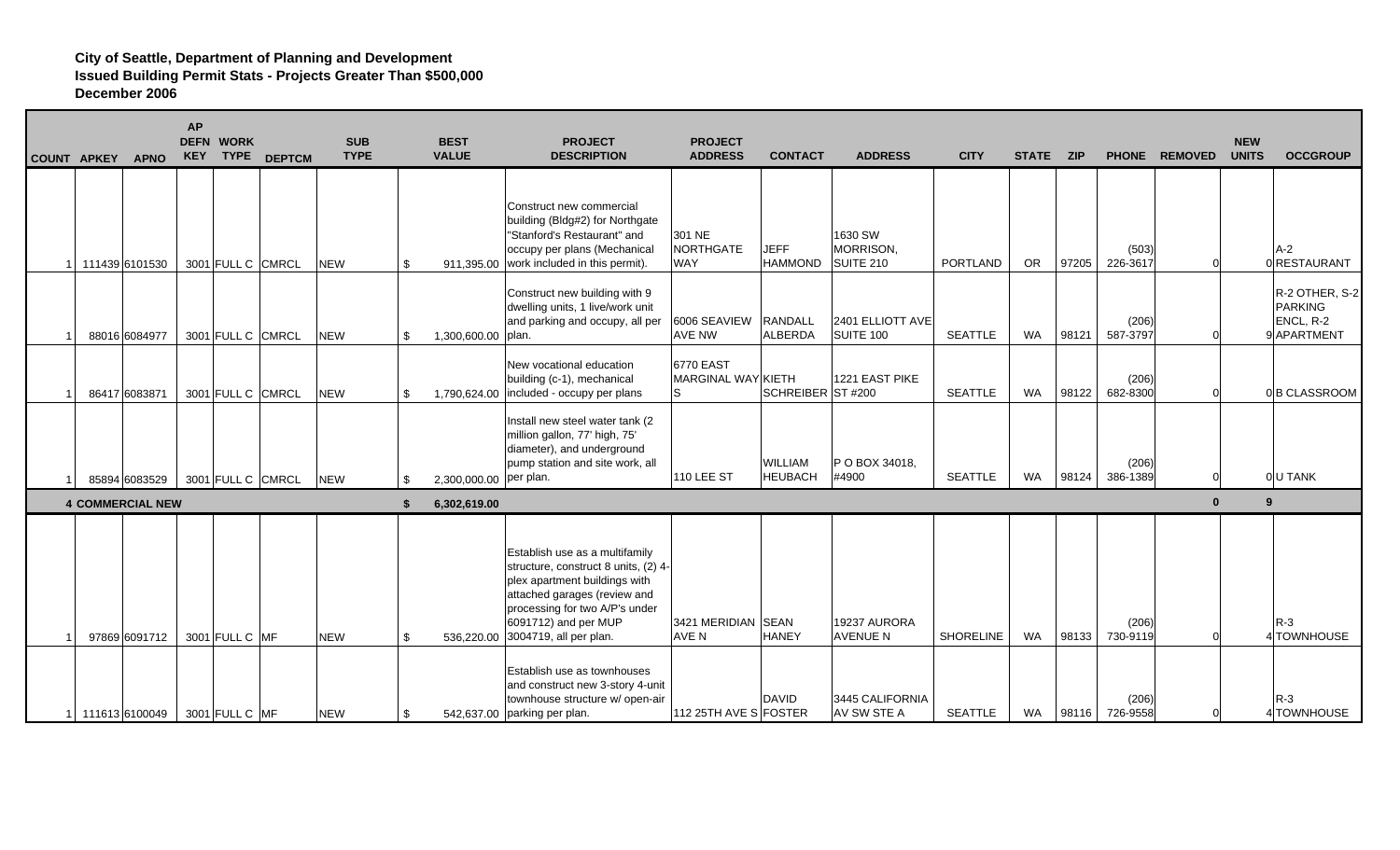| COUNT APKEY |                | <b>APNO</b> | <b>AP</b><br><b>KEY</b> | <b>DEFN WORK</b><br><b>TYPE</b> | <b>DEPTCM</b> | <b>SUB</b><br><b>TYPE</b> |     | <b>BEST</b><br><b>VALUE</b> | <b>PROJECT</b><br><b>DESCRIPTION</b>                                                                                                                                                                                                   | <b>PROJECT</b><br><b>ADDRESS</b>   | <b>CONTACT</b>                   | <b>ADDRESS</b>                        | <b>CITY</b>       | <b>STATE</b> | <b>ZIP</b> |                   | PHONE REMOVED | <b>NEW</b><br><b>UNITS</b> | <b>OCCGROUP</b>                                                |
|-------------|----------------|-------------|-------------------------|---------------------------------|---------------|---------------------------|-----|-----------------------------|----------------------------------------------------------------------------------------------------------------------------------------------------------------------------------------------------------------------------------------|------------------------------------|----------------------------------|---------------------------------------|-------------------|--------------|------------|-------------------|---------------|----------------------------|----------------------------------------------------------------|
|             | 100651 6093693 |             |                         | 3001 FULL C MF                  |               | <b>NEW</b>                | \$. |                             | Construct 4 unit townhouse per   3411 MERIDIAN   SEAN<br>555,463.00   plans. Primary project #6091712. AVE N                                                                                                                           |                                    | <b>HANEY</b>                     | 19237 AURORA<br><b>AVENUE N</b>       | <b>SHORELINE</b>  | <b>WA</b>    | 98133      | (206)<br>730-9119 |               |                            | $R-3$<br>4 TOWNHOUSE                                           |
|             | 93410 6088643  |             |                         | 3001 FULL C MF                  |               | <b>NEW</b>                | \$. | 617,236.00   plans.         | Establish use as townhouses<br>and construct townhouses per                                                                                                                                                                            | 569 WARD PL                        | <b>SLAWEK</b><br><b>POROWSKI</b> | 3815 WOODLAND<br>PARK AV N #105       | <b>SEATTLE</b>    | <b>WA</b>    | 98103      | (206)<br>372-1015 |               |                            | $R-3$<br>4 TOWNHOUSE                                           |
|             | 83995 6082220  |             |                         | 3001 FULL C MF                  |               | <b>NEW</b>                | \$. | 1,565,176.00 plan.          | Construct a 4-story mixed-use<br>bldg with 15 apartment units,<br>customer service + medical<br>service offices plus covered<br>parking garage and occupy per                                                                          | 10316<br><b>GREENWOOD</b><br>AVE N | <b>GEORGE</b><br><b>OSTROW</b>   | 5265 UNIVERSITY<br>WAY NE             | <b>SEATTLE</b>    | <b>WA</b>    | 98105      | (206)<br>529-9356 |               |                            | $R-2$<br><b>APARTMENT, B</b><br>OFFICE, S-2<br>15 PARKING ENCL |
|             | 99601 6092945  |             |                         | 3001 FULL C MF                  |               | <b>NEW</b>                | .ፍ  |                             | Phase 2 of 3 for Construction of<br>a 6-story mixed use (senior<br>assisted living) structure with<br>underground parking per plan<br>(Concrete IA portions of<br>3,345,000.00 structure only this permit).                            | 5433 LEARY<br><b>AVE NW</b>        | CRAIG<br><b>BELCHER</b>          | <b>26456 MARINE</b><br>VIEW DR S      | <b>DES MOINES</b> | WA           | 98198      | (206)<br>295-0613 |               |                            | <b>NOT</b><br>146 REVIEWED                                     |
|             | 92059 6087665  |             |                         | 3001 FULL C MF                  |               | <b>NEW</b>                | \$. | 4,300,000.00 after intake). | Phase I of III, Shoring and<br>Excavation only for construction<br>of a Mixed Occupancy Structure/<br>5-stories on the east portion and<br>6 stories on the west portion, per<br>plan (split into additional phases 530 BROADWAY STEVE | IE                                 |                                  | 1201 ALASKAN<br>MCDONALD WAY, STE 200 | <b>SEATTLE</b>    | WA           | 98101      | (206)<br>623-3344 |               |                            | S-2 PARKNG<br>0 <b>ENCL</b>                                    |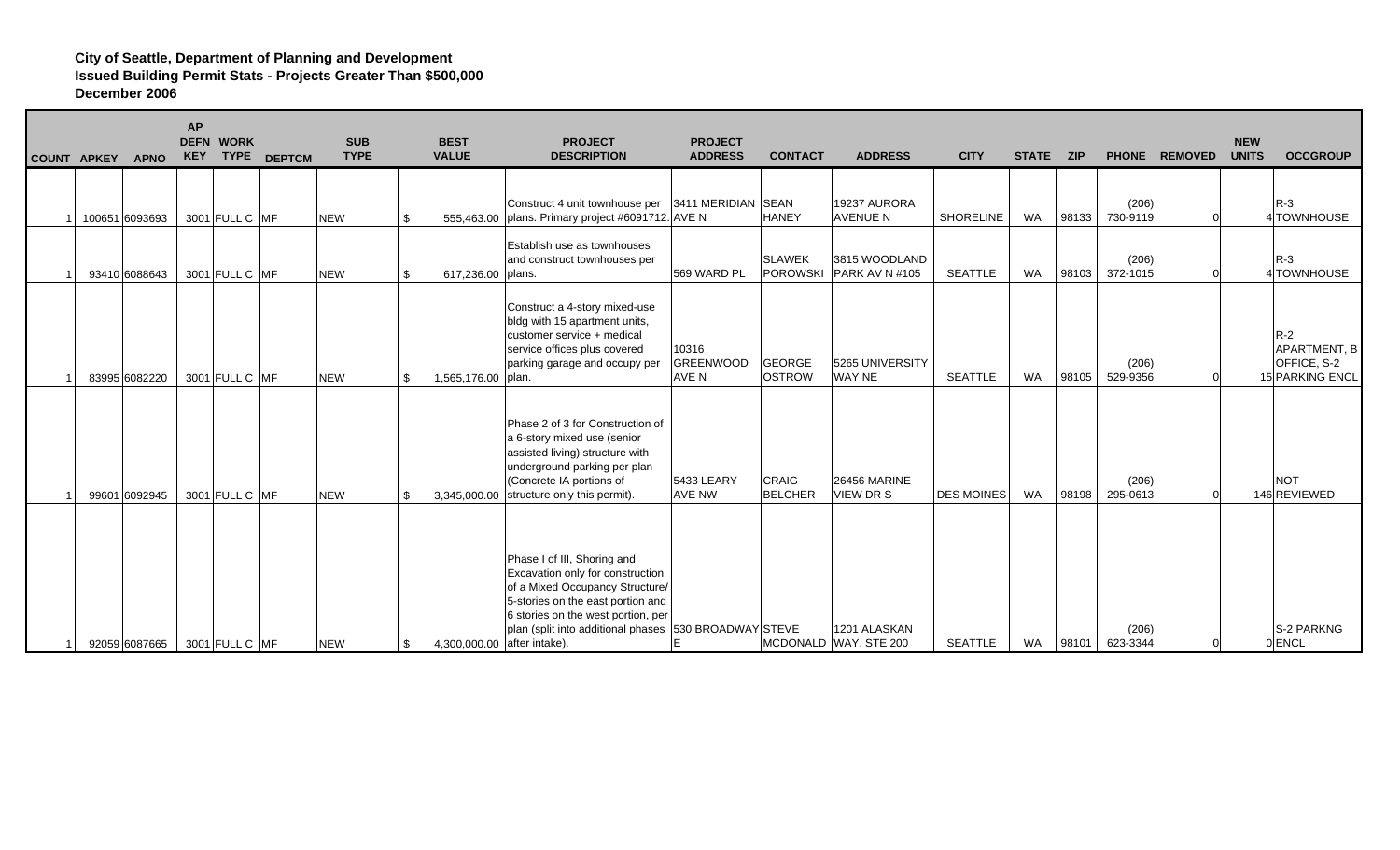| <b>COUNT APKEY</b> | <b>APNO</b>               | <b>AP</b> | <b>DEFN WORK</b><br>KEY TYPE | <b>DEPTCM</b> | <b>SUB</b><br><b>TYPE</b> |     | <b>BEST</b><br><b>VALUE</b> | <b>PROJECT</b><br><b>DESCRIPTION</b>                                                                                                                                                                                                  | <b>PROJECT</b><br><b>ADDRESS</b> | <b>CONTACT</b>                                | <b>ADDRESS</b>                          | <b>CITY</b>       | <b>STATE</b> | <b>ZIP</b> |                   | PHONE REMOVED | <b>NEW</b><br><b>UNITS</b> | <b>OCCGROUP</b>                                                             |
|--------------------|---------------------------|-----------|------------------------------|---------------|---------------------------|-----|-----------------------------|---------------------------------------------------------------------------------------------------------------------------------------------------------------------------------------------------------------------------------------|----------------------------------|-----------------------------------------------|-----------------------------------------|-------------------|--------------|------------|-------------------|---------------|----------------------------|-----------------------------------------------------------------------------|
|                    | 1 11018 6101220           |           | 3001 FULL C MF               |               | <b>NEW</b>                | \$  | 7,774,281.00   plan.        | Construct a mixed use structure<br>containing low-income<br>residential (artist's<br>studio/dwelling) units with below<br>grade parking, and occupy per                                                                               | 843 HIAWATHA DOUGLAS<br>PL S     | <b>ITO</b>                                    | 911 WESTERN<br>AVE STE 200              | <b>SEATTLE</b>    | <b>WA</b>    | 98104      | (206)<br>623-1104 |               |                            | A-3 OTHER, S-2<br><b>PARKING</b><br>ENCL, R-2<br>APARTMENT, M<br>61 RETAIL, |
|                    | 83544 6081908             |           | 3001 FULL C MF               |               | <b>NEW</b>                | \$  |                             | construct 156 room congregate<br>care residence for seniors and 3<br>manager's apartments with<br>suface parking (Mup 2500808)<br>16,507,619.00 (1 bldg) and occupy per plan.                                                         | 3204 SW<br><b>MORGAN ST</b>      | <b>LISA</b><br><b>KENNAN-</b><br><b>MEYER</b> | 5426 CALIFORNIA<br><b>AVENUE SW</b>     | <b>SEATTLE</b>    | WA           | 98136      | (206)<br>938-1970 |               |                            | I-1 CONGR<br>CARE, A-2<br>1OTHER                                            |
|                    | 107203 6098402            |           | 3001 FULL C MF               |               | <b>NEW</b>                | \$. | 17,257,608.00 plan.         | Establish use as mixed use<br>(senior affordable housing) and<br>construct 6-story senior<br>apartment structure with below-<br>grade parking and occupy all per 12740 30TH AVE                                                       | <b>NE</b>                        | DIANA KEYS #200                               | 15200 52ND AV S                         | <b>TUKWILA</b>    | <b>WA</b>    | 98188      | (206)<br>766-8300 |               |                            | B OFFICE, S-1<br><b>PARKING</b><br>ENCL, R-2<br>206 APARTMENT               |
|                    | <b>10 MULTIFAMILY NEW</b> |           |                              |               |                           | \$  | 53,001,240.00               |                                                                                                                                                                                                                                       |                                  |                                               |                                         |                   |              |            |                   | $\mathbf{0}$  | 445                        |                                                                             |
|                    | 87112 6084359             |           | $3001$ FULL + IND            |               | <b>NONE</b>               | \$. |                             | Structural alterations to graving<br>dock gate, fill existing 1.34 acre<br>graving dock with 41,150 cu.yds. 5600 WEST<br>of clean structural fill, and pave<br>900,000.00 surface. Per plan.                                          | <b>MARGINAL WAY</b><br><b>SW</b> | AL ELLIOTT                                    | 4537 4TH AV NE                          | <b>SEATTLE</b>    | <b>WA</b>    | 98105      | (206)<br>633-3554 |               |                            | NO OCC<br>0GROUP                                                            |
|                    | 85348 6083129             |           | 3001 FULL C INST             |               | <b>NONE</b>               | \$  |                             | PHASE 1 of 4 - Construction of<br>new 7-story hospital tower<br>(Swedish Medical Center) over<br>below-grade parking garage with<br>associated undergrond tunnel<br>per plan / Shoring + Excavation<br>6,000,000.00 only this permit. | 601 BROADWAY N                   | <b>JODI</b><br><b>PATTERSO</b>                | <b>26456 MARINE</b><br><b>VIEW DR S</b> | <b>DES MOINES</b> | WA           | 98198      | (425)<br>681-4718 |               |                            | <b>NOT</b><br><b>OREVIEWED</b>                                              |